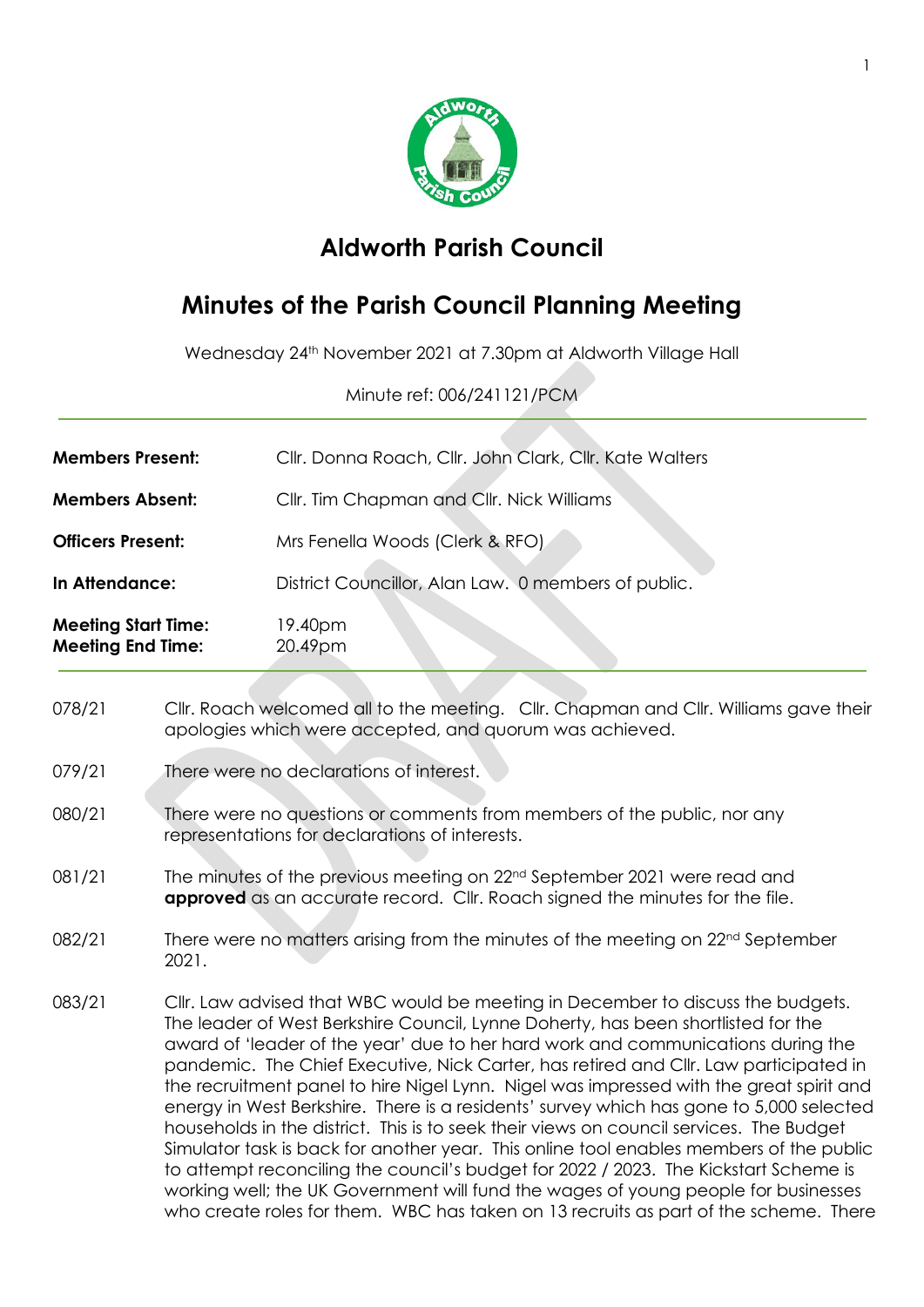are seminars on offer for those who are interested in bidding for the scheme. Pringles tubes and other such items can now be recycled at mini recycling centres, rather than adding to black bins. The Greenham Trust is offering free trees as part of the Queen's Green Canopy Platinum Jubilee celebrations for next year. 25,000 trees are on offer to local councils.

The councillors took the opportunity to speak with Cllr. Law about the HGV route into Streately from the B4009 and the issue of collisions with The Bull public house and Elm Lodge causing repeated road closures. He advised that there was no obvious solution to the problem, and this was due to 95% of the HGVs having exemptions from weight and route limits as they were delivery, farming or emergency services. Additional weight restrictions on Streatley Hill would not help the issue as they are classed as exempt from restrictions. If weight restrictions were lifted on Skew Hill this would re-create the 'rat run' that was in existence before the limits were added. He also advised that Trading Standards were often on site and have issued fines for anyone not making a legitimate delivery. Thank you to Cllr. Law for attending the meeting (left at 20:30pm).

- 084/21 The draft budget was **reviewed** and **discussed** and there were no queries. All was in order. It was **agreed** to request £8,500 precept for the year 2022 / 2023 which will cover any small inflation increases and the new contract with the Ambury Road Dog bin emptying schedule. This will formally be actioned at the January meeting.
- 085/21 All members present **agreed** to formally appoint Heelis and Lodge as our Internal Auditors for the year 2021 / 2022. The clerk will write to them requesting this.
- 086/21 The clerk advised that the upgrade to the council laptop resulted in the loss of Microsoft Office. It was not clear who originally added the licence when the laptop was purchased, but no annual subscription fee was paid. The laptop did have a version loaded but this was not a 'genuine' copy, so updates were not being received. It was **agreed** to purchase MS Office 365 Personal Edition for £59.99 per year and the clerk would pay for this, claiming back via expenses annually. With the recent release of Windows 11, the clerk advised that the current laptop was not able to be upgraded to Windows 11. Windows 10 will be supported until 2025 but it was **agreed** to consider replacing the laptop at the January meeting. An EMR will be set up in January to cover the cost of a replacement laptop and a purchase will be made in the future, when the clerk advises that the current laptop is no longer viable.
- 087/21 As of 24<sup>th</sup> November the current account balance stood at £12,133.00. The members' bid for the new noticeboard from WBC for £856.02 had now been received. Other items below were discussed:
	- It had been spotted that a new, replacement directional sign had been erected by WBC at the junction where the Aldworth to Compton Road meets Thorn Hill, opposite the turn off to Pibworth House. This was a surprise as plans were well under way for the new traditional finger post sign to be made. The clerk has spoken to Jo Naylor at WBC who approved the grant funding for the project via the Parish Plan Grant scheme. Jo was also unaware about the replacement and had endeavoured to find out what had happened. The clerk had received an email from Heather Young at WBC who is a project engineer and had failed to communicate with us about installing a new one, when we had planned to replace it with a traditional signpost. They have removed the original concrete post which is what we had planned to place the new finger post signs on. It was **agreed** to find out how far down the production line the new finger boards were with the company in Cumbria. If they had not started, we could cancel the order